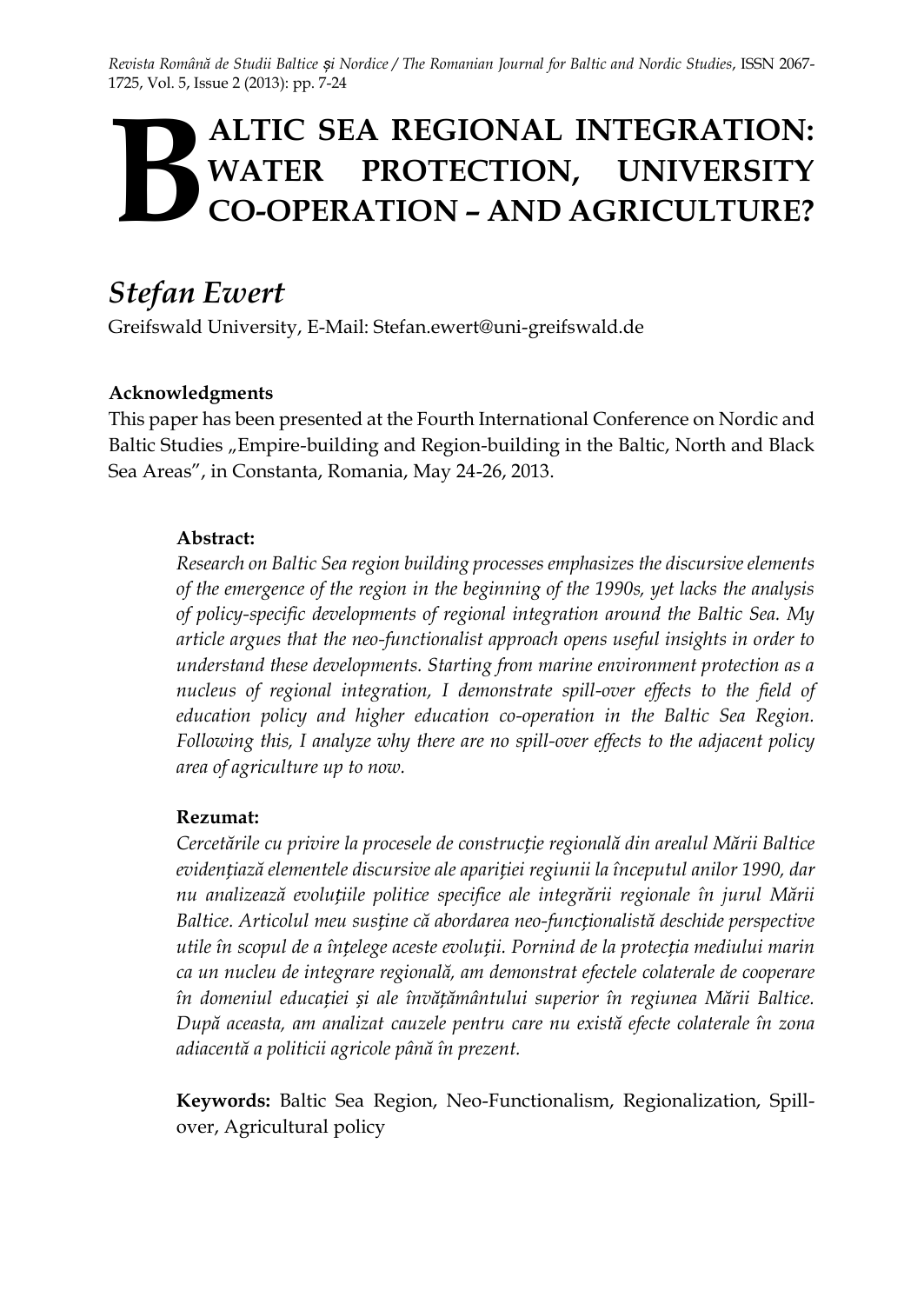## **Introduction**

Since the fall of the Iron Curtain in the end of the 1980s, the Baltic Sea Region is regarded as a pioneer within the *Europe of regions*. In the 1990s, the regional networks of state and nonstate actors were in the focus of the scientific and political interest in order to establish democracy and prosperity in the whole region. After the EU eastern enlargement 2004, the question of a meaningful level of regional integration below the (geographical) level of the EU was the main question of the regional dialogue around the Baltic Sea. The adoption of the EU Strategy for the Baltic Sea Region in 2009 brought a fresh impetus into this discourse and the process of regionalization in the Northeast of Europe.<sup>1</sup>

On scientific level, most scholars used the constructivist *region building* approach in order to analyze the regional development on theoretical level. The approach emphasizes the role of (linguistic) symbols and an emerging dialogue on the region as the main feature of regionalization.<sup>2</sup> Yet, the region building literature on the Baltic Sea Region misses to a large extent the analysis of policy-specific developments of regional integration. There is a lack of investigations on regional integration after the Baltic Sea Region was "talked and written into existence", as one of the most prominent advocates of the approach, Iver B. Neumann, described the formative moment in the beginning of the 1990s.<sup>3</sup>

In my article, I argue that the neo-functionalist approach helps to fill this gap. In accordance with some current research on the Baltic Sea Region<sup>4</sup>, I assume the main idea of the approach, the *spill-over* effects, as a useful instrument to analyze not only the European integration, but the Baltic Sea regional integration, too. Of course, I do not argue that we have a kind of Baltic Sea supranationalism in the way neo-functionalists anticipate(d) for the case of Europe. Yet, I assume that we have – at least in some policy fields

<sup>1</sup> For an overview cf. Stefan Ewert, *Region Building im Ostseeraum. Zur Rolle der Hochschulen im Prozess der Regionalisierung im Nordosten der Europäischen Union* (Wiesbaden: Springer VS, 2012a), 19-30.

<sup>2</sup> Ibid., 31-37.

<sup>3</sup> Iver B. Neumann, *Regions in International Relations Theory. The Case for a Region-Building Approach* (Oslo: Norsk Utenrikspolitisk Institut, 1992), 15.

<sup>4</sup> E.g. Michael North, Barnard Turner, "The Baltic Sea and South China Sea Regions. Incomparable Models of Regional Integration?", in *Asia Europe Journal* 8/3 (2010): 274; Stefan Gänzle, Kristine Kern "Macro-regional Strategies: A New Mode of Differentiated Integration in the European Union", Paper prepared for presentation at the *CEPSA Annual Conference* (2011) Vienna, 3.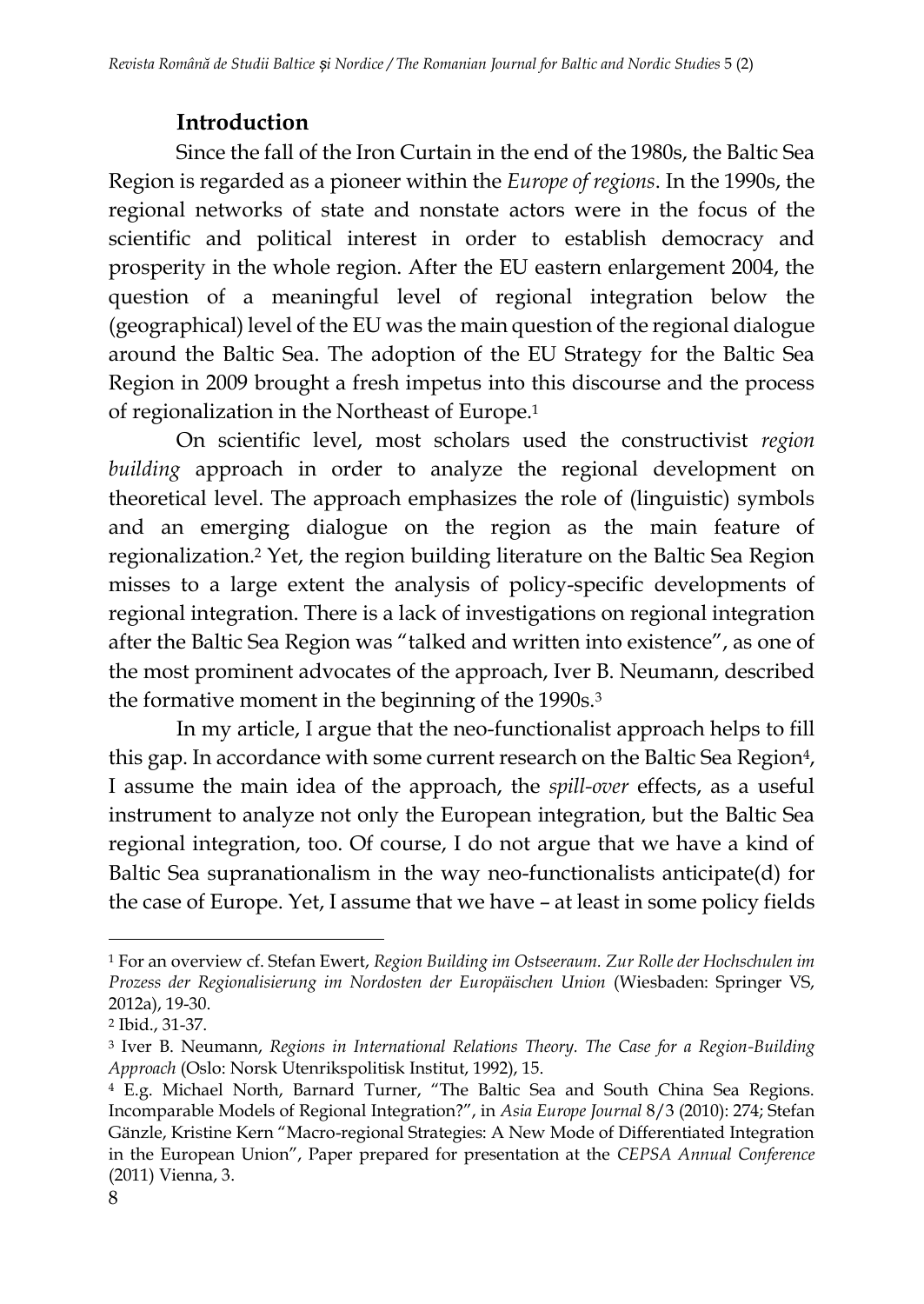– a certain degree of regional integration on the level of the Baltic Sea Region and that there is a certain mechanism of spill-over effects to other, adjacent policy fields, too.

In my paper, I firstly introduce the neo-functionalist approach as my theoretical starting point. Secondly, I describe the water protection policy as a kind of (functional) nucleus of Baltic Sea regional integration. The protection of the common good – the ecological status of the Baltic Sea – is one main challenge of the region and a central reason for the requirement of Baltic Sea regional integration within the EU. Thirdly, I analyze the spill-over effect to higher education policy, whereas I ask in the following section why we do not have spill-over effects in the field of agricultural policy. In the end, I give a short conclusion and an outlook.

## **Regional Integration – A Neo-functionalist Approach**

In the wide range of empirical-analytic theories of regional – and especially European – integration, the neo-functionalism is regarded as the "forefather" of all these approaches.<sup>5</sup> In the following, I will firstly argue that the approach in the "classical" sense of Ernst B. Haas delivers an insightful heuristic in order to understand integration processes in the Baltic Sea Region. Secondly, I follow Dieter Wolf and argue that – despite all critics – the neo-functionalist approach is an important contribution as long as regional integration proceeds.<sup>6</sup> Neo-functionalism considers regional integration as a dynamic process with *engines* and *brakes* and opens useful insights to understand the somehow lopsided development and intensity of integration in the Baltic Sea area.

Regional integration takes place if decisions are made collective for certain policy fields within this region.<sup>7</sup> For neo-functionalists, the starting point of regional integration is the awareness of political elites and interest groups that in a specific policy field, functional constraints and cross-border interdependencies require cross-border – and mostly technocratic and "nonpolitical" – solutions. Experts rather than "high politicians" are invited to

 $\overline{a}$ <sup>5</sup> Dieter Wolf, "Neo-Funktionalismus", in *Theorien der Europäischen Integration*, eds. Hans-Jürgen Bieling, Marika Lerch (Wiesbaden: VS, 2012), 55-76.

<sup>&</sup>lt;sup>6</sup> Dieter Wolf, "Neo-Funktionalismus", in Bieling, Lerch, 71. Cf. Philippe C. Schmitter, "Neo-Neofunctionalism", in *European Integration Theory: Past, Present, and Future,* eds. Antje Wiener, Thomas Diez (Oxford: University Press, 2004), 72.

<sup>7</sup> Finn Laursen, "Theoretical Perspectives on Comparative Regional Integration" in: *Comparative Regional Integration*, ed. Finn Laursen (Aldershot et al.: Ashgate, 2003), 6.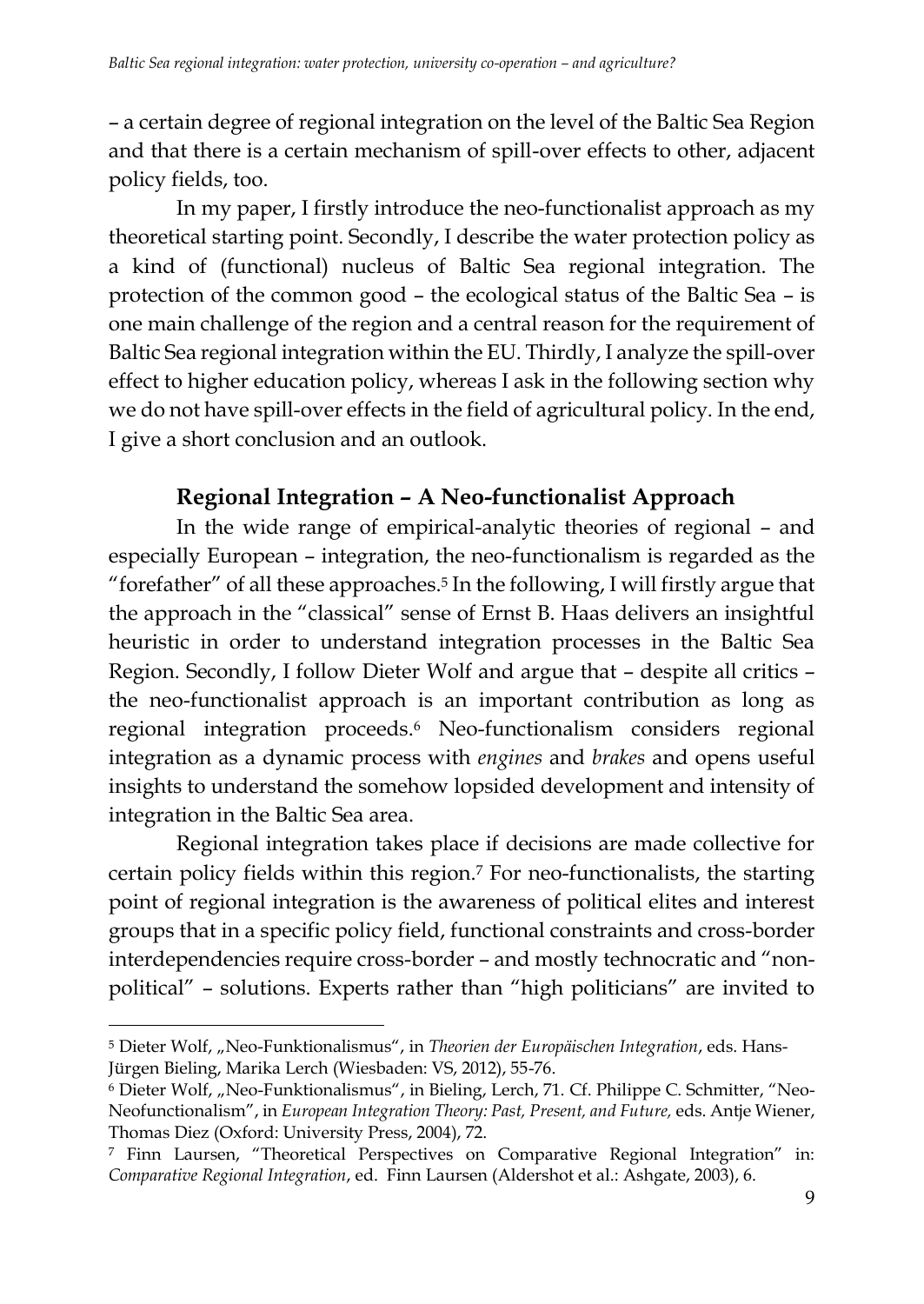work on these solutions and co-operate within new built institutions on regional level. Due to the sectoral interdependencies, these co-operations require co-operations in other policies, too. The expansive logic of sector integration creates the so called *spill-over* effects.<sup>8</sup> While in the beginning of the integration process, spill-over effects occur mainly in "nonpolitical" fields, they expand to contested policies later on.

Despite the technocratic logic behind the expansion of regional integration, neo-functionalists emphasize the necessity for "changes in the attitudes and behavior of governments, parties, and, especially, labor and business interest groups"<sup>9</sup> for the occurrence of spill-overs. The central role of the interest group pluralism and the need for changes in the attitudes lead to the incremental character of the integration process. Haas points out:

"A spill-over into as yet unintegrated economic areas and a concern over political techniques appropriate for the control of new and larger problems is manifest. And in the process of reformulating expectations and demands, the interest groups in question approach one another supranationally while their erstwhile ties with national friends undergo deterioration. At the level of political parties a similar phenomenon takes place. Here the spill-over makes itself felt by the desire to control the new administrative organs (…). Finally, the spillover process asserts itself in the relations among civil servants, national government offices (…) and technical advisers"<sup>10</sup> .

The crucial role of the elites and interest groups<sup>11</sup> helps to understand why we have policy fields as "engines" of regional integration and other fields as "brakes". There is no economic or technocratic determinism for spill-over effects, but they are depending on the attitudes of the elites behind. Some ten years later, Joseph S. Nye made use of both mechanisms to differentiate two ideal-typical forms of spill-over. Following Haas, he describes "linkages between problems arising out of their inherent technical characteristics" on the one hand and "linkages deliberately created or

<sup>8</sup> Ernst B. Haas, *The Uniting of Europe: Political, Social and Economic Forces, 1950-1957* (Notre Dame: University Press, 2004 [1958]), 283-317.

<sup>9</sup> Desmond Dinan, "Foreword", in Ernst B. Haas, *The Uniting of Europe: Political, Social and Economic Forces, 1950-1957* (Notre Dame: University Press, 2004 [1958]), \*x.

<sup>10</sup> Haas, 313.

<sup>11</sup> Cf. ibid., 17-18.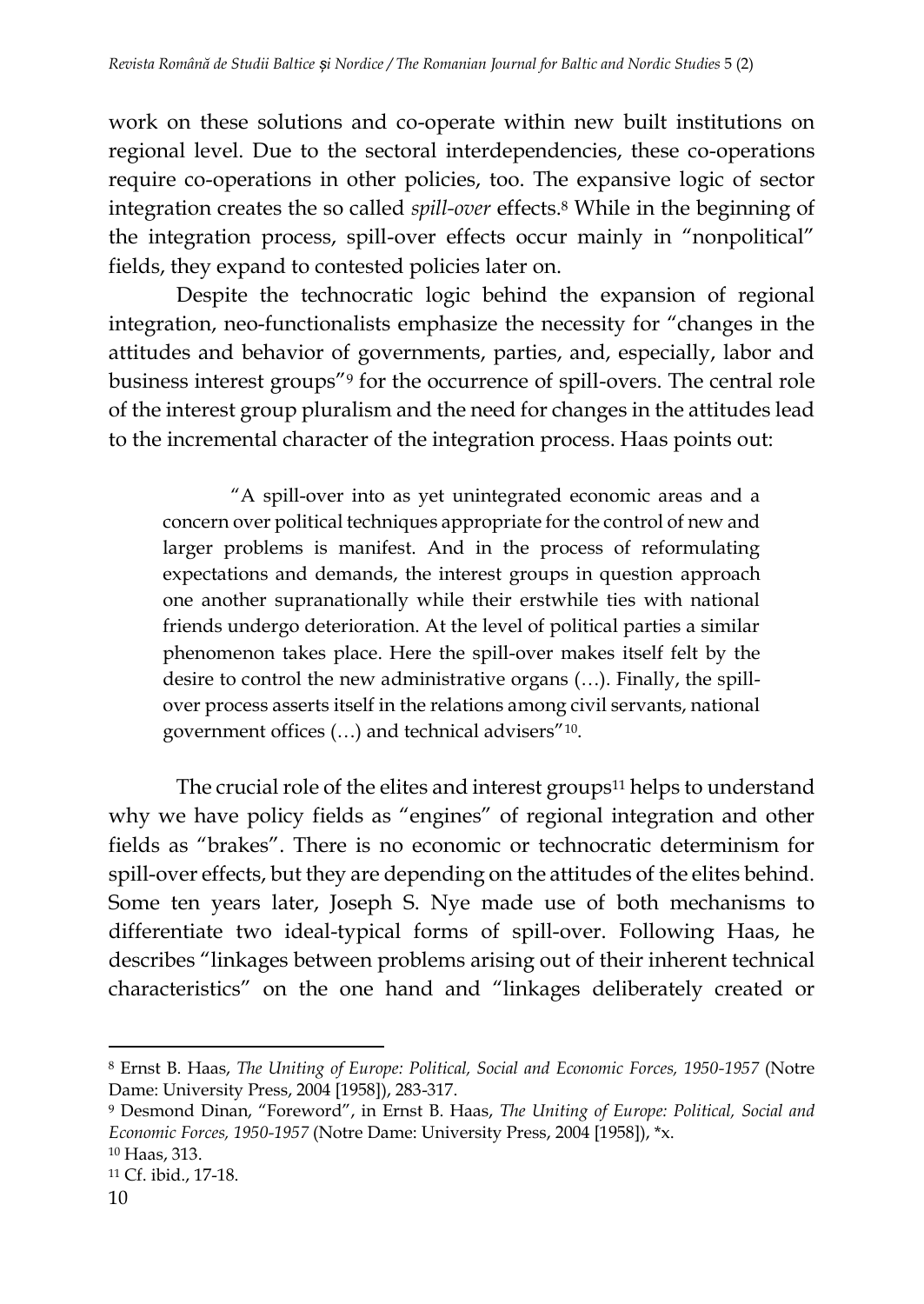overstated by political actors" on the other<sup>12</sup>, calling the latter "cultivated spill-over".

To sum up: For neo-functionalists, regional integration happens if problems takes place across borders and elites within a region find together to work on technical solutions of these problems. The cross-border cooperation – e.g. of standard setting – requires a co-operation at the same regional level in other sectors, too. If elites agree to co-operate, so called spillover effects occur, making regional integration to an incremental process. Even if certain developments may disturb incrementalism, some forms of "thresholds" avoid spill-backs13, making regional integration to a long-run process.

In the next sections, I will argue that neo-functionalism may give some useful insights into the starting point of regional integration within the Baltic Sea Region and the developments in certain policy fields.

## **Marine Environment Protection – the Nucleus of Baltic Sea Regional Integration**

If we use Haas` concept of spill-overs as a heuristic in order to analyze the development in the Baltic Sea Region, and if we look for an analogy to the policy field of coal and steel as a nucleus for the integration process in Europe, we may start from water protection as the basic policy field of regional integration in the Baltic Sea area. Marine environment protection is the strongest regulated field on regional level around the Baltic Sea.<sup>14</sup> The collective, regional decision making within this policy is a clear indicator of regional integration. Due to the high vulnerability of the ecosystem Baltic Sea15, programmes to protect the Baltic Sea were created

<sup>12</sup> Joseph S. Nye, "Comparing Common Markets: A Revised Neo-Functionalist Model", in *Regional Integration: Theory and* Research, eds. Leon N. Lindberg, Stuart A. Scheingold (Cambridge: Harvard University Press, 1971),200.

<sup>13</sup> Haas, xxiii-xxx.

<sup>14</sup> Nikolaus Werz et al*. Kooperation im Ostseeraum. Eine Bestandsaufnahme der wissenschaftlichen und politischen Kooperation unter besonderer Berücksichtigung der neuen Bundesländer* (Rostock: Universität, 2005), VI.

<sup>15</sup> The special sensibility and vulnerability of the ecosystem Baltic Sea results inter alia from its semi-closed position with an only narrow connection to the North sea and the Atlantic Ocean and the high population density of the water catchment area, leading to a high nutrient and toxic substances input. Despite all successes in the enhancement of the ecological status, the Baltic Sea must still be regarded as "one of the most polluted seas in the world". Lothar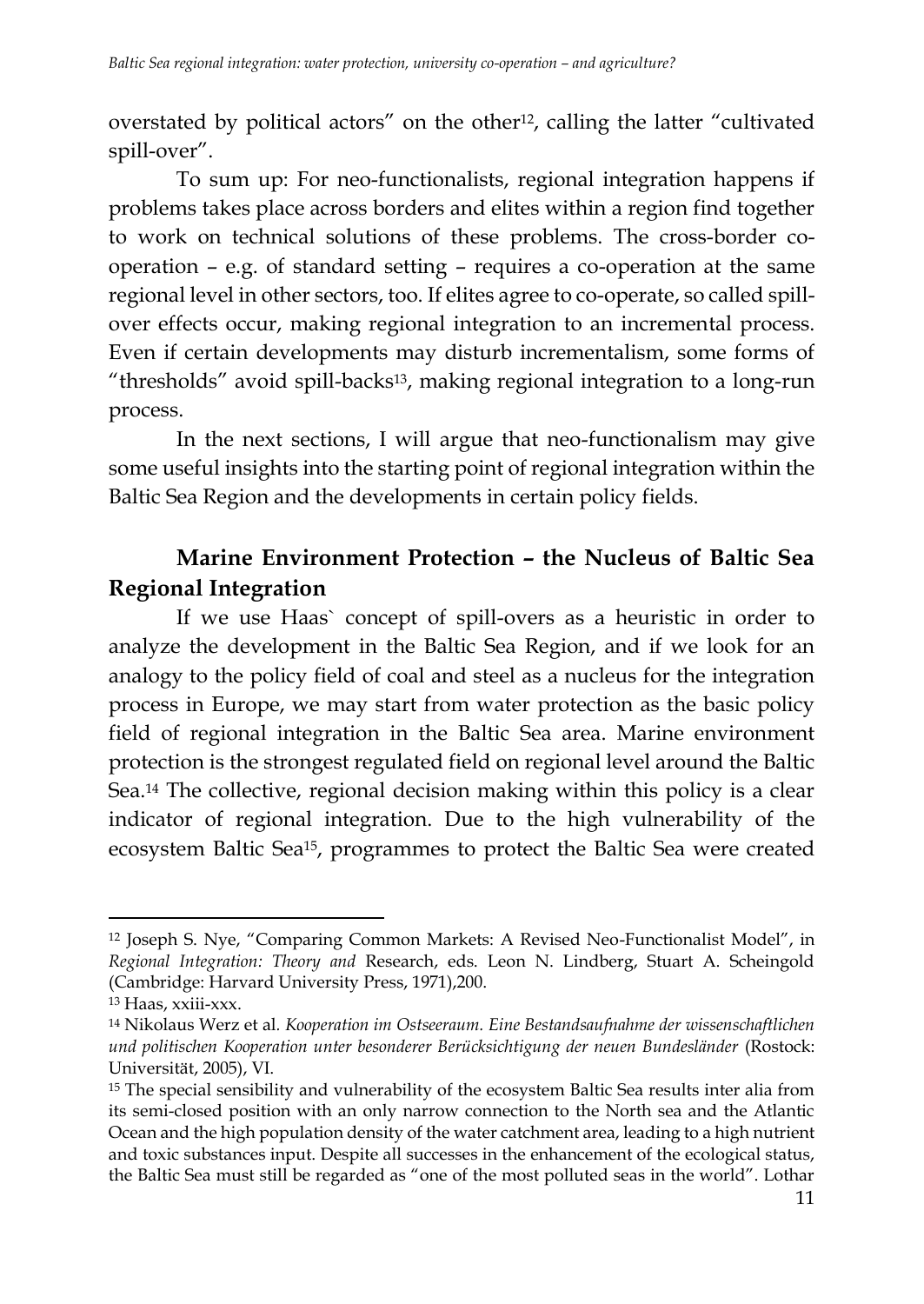already in the 1970's and made marine environment protection to a core topic in the region.<sup>16</sup>

In 1974, the Baltic Sea littoral states signed the *Convention on the Protection of the Marine Environment of the Baltic Sea Area* (Helsinki Convention), being the first convention for a certain marine area worldwide which embraced all different kinds of pollution and subjected these to regulations.<sup>17</sup> As an institutional frame, the Helsinki commission (HELCOM) was created.<sup>18</sup> The awareness of the fragility of the marine environment can be seen as the driving force for the littoral states of the then three different blocs (the Warsaw pact in the East and the South of the Baltic Sea, the NATO members in the West and the neutral states in the North), even though especially Finland had also political incentives for co-operation. Finland's hope was the creation of trust between the competing blocs within the convention and commission, leading not only to the enhancement of its own security, but also to the improvement of its status and influence in the region.<sup>19</sup> With the Helsinki Convention, the Baltic Sea Region became a pioneer in the field of international environmental protection. Coincidently, the regional co-operations within this policy field developed to engines of integration between the East and the West.<sup>20</sup>

During the 1970s and 1980s, regional co-operation on marine environment protection was distinguished by its intergovernmental character. Yet, starting in the early 1990s, a lot of transnational and non-

Gündling, "International Cooperation in Nature Conservation in the Baltic Sea Area", in *Naturschutzrecht im Ostseeraum,* ed. Erk Volkmar Heyen (Baden-Baden: Nomos, 1998), 225.

<sup>16</sup> Erk Volkmar Heyen, *Naturschutzrecht im Ostseeraum* (Baden-Baden: Nomos, 1998), 1.

<sup>17</sup> Peter Ehlers "Das revidierte Helsinki-Übereinkommen", in: *Meeresumweltschutz für Nordund Ostsee,* eds. Hans-Joachim Koch, Rainer Lagoni (Baden-Baden: Nomos, 2003), 104.

<sup>18</sup> For the conditions of HELCOM's emergence and development, cf. Tuomas Räsänen, Simo Laakkonen, "Institutionalization of an International Environmental Policy Regime: The Helsinki Convention, Finland and the Cold War", in *Governing a Common Sea. Environmental Policies in the Baltic Sea Region*, eds. Marko Joas, Detlef Jahn, Kristine Kern (London: Earthscan, 2008), 43–59. For a positioning of HELCOM in the governance system of the Baltic Sea Region, see Kristine Kern, Tina Löffelsend, "Governance beyond the Nation State: Transnationalization and Europeanization of the Baltic Sea Region", in *Governing a Common Sea. Environmental Policies in the Baltic Sea Region*, eds. Marko Joas, Detlef Jahn, Kristine Kern (London: Earthscan, 2008), 115-141.

<sup>19</sup> Tuomas Räsänen, Simo Laakkonen, "Institutionalization of an International Environmental Policy Regime: The Helsinki Convention, Finland and the Cold War", in Joas, Jahn, Kern, 44- 48.

<sup>20</sup> Detlef Jahn "Die lokale Agenda 21 im Ostseeraum" in *Politische Systeme und Beziehungen im Ostseeraum* eds. Detlef Jahn, Nikolaus Werz (München: Olzog, 2002), 205.

<sup>12</sup>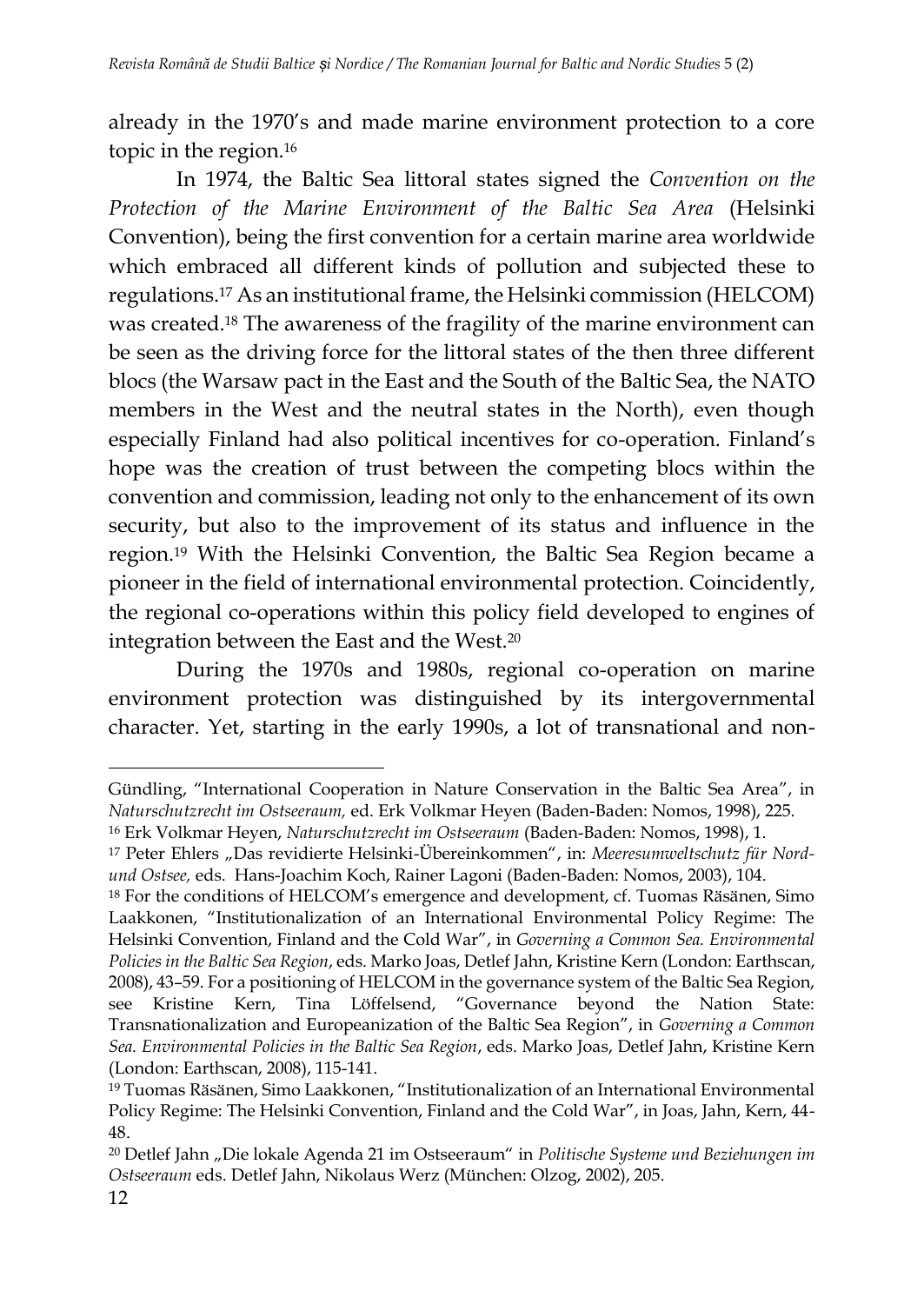governmental initiatives came on the scene.<sup>21</sup> Organizations and networks like the *Coalition Clean Baltic<sup>22</sup>* brought mainly national NGO's of the littoral states under one heading in order to enhance the ecological status of the region. There are good reasons to argue that these initiatives – despite all ongoing problems of the marine environment of the Baltic Sea – were clearly successful in this respect.<sup>23</sup> The intergovernmental network of HELCOM succeeded to keep its leadership status, becoming a "center of many centers"24. Thus, HELCOM's success is twofold: Its activities reduced the nutrient and hazardous substances input into the Baltic Sea, and it became a nucleus of regional integration around the Baltic Sea.

The HELCOM activities within the policy field are mainly the monitoring of pollution, a standard setting and the adoption of recommendations.<sup>25</sup> Although these recommendations are not legally binding, their impact on the national legislatures is distinctly high.<sup>26</sup> The standard setting is partly notable stronger than in the EU in general. For example, the "HELCOM requirements, particularly for phosphorus discharge from WWTPs [waste water treatment plants, SE], are twice as strict as similar provisions of the EU Urban Wastewater Treatment Directive"27. Part of the monitoring programme is the identification of so called *hot spots* of nutrient and toxic substances input by the HELCOM in collaboration with local and regional experts. Even if the improvement of the situation by closing these hot spots is surely not only result of the HELCOM activities, the fact that "half of the identified hot spots have been removed from the list

 $\overline{a}$ <sup>21</sup> The term 'transnational' refers to the co-operation of public and private actors in crossborder activities. Cf. Stefan Gänzle, "Introduction: Transnational Governance and Policy-Making in the Baltic Sea Region*" Journal of Baltic Studies* No. 42/1 (2011): 4. See also Carsten Schymik, "Networking Civil Society in the Baltic Sea Region", in *Civil Society in the Baltic Sea Region.* Eds. Norbert Götz, Jörg Hackmann (Aldershot: Ashgate, 2003), 227.

<sup>22</sup> Cf. [www.ccb.se,](http://www.ccb.se/) 22.11.2013.

<sup>23</sup> Stacy D. VanDeveer, "Networked Baltic Environmental Cooperation" *Journal of Baltic Studies* No. 42/1 (2011): 37-55. Cf. Kristine Kern, "Governance For Sustainable Development in the Baltic Sea Region*" Journal of Baltic Studies* No. 42/1 (2011): 21-35.

<sup>24</sup> VanDeever, 39.

 $25$  The HELCOM publishes annually a report on its monitoring and steering activities, cf. e.g. HELCOM, *HELCOM Activities 2011 Overview* (Baltic Sea Environment Proceedings No. 132, 2012), Helsinki.

<sup>26</sup> Kristine Kern, Tina Löffelsend, "Governance beyond the Nation State: Transnationalization and Europeanization of the Baltic Sea Region", in Joas, Jahn, Kern, 122-123. <sup>27</sup> HELCOM 2012, 29.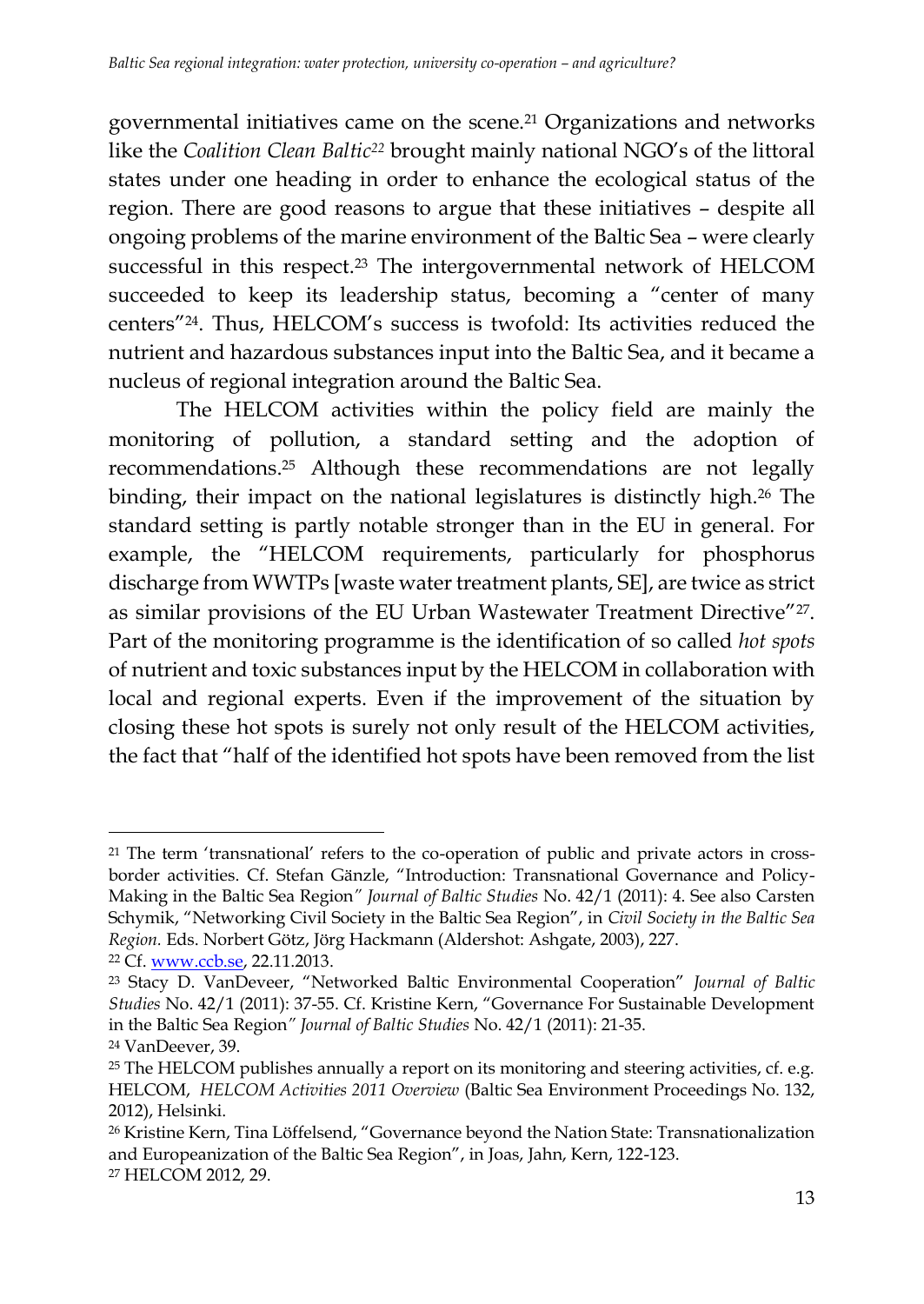after investment and remediation projects were carried out"<sup>28</sup> demonstrates the success for HELCOM.

Since the 1970s, the steering mechanisms of HELCOM experienced a continuous improvement of deeper monitoring, stricter standard setting etc. This happened not only with the adoption of the new convention in 1992 which was in need due to the new situation after the fall of the Iron Curtain, but is more or less an incremental development. New forms of steering were adopted, new projects added. One good example is the adoption of the HELCOM Baltic Sea Action Plan (BSAP) in 2007 and the preparation of National Implementation Programmes (NIP) by the member states.<sup>29</sup>

To sum up, we clearly see two developments described by Haas for the case of the European integration also in our case of the Baltic Sea region. Firstly, the adoption of the Helsinki convention and the building of the HELCOM institution was a reaction to a rather technical stimulus: the question of how to decrease the pollution into the Baltic Sea and how to govern this effectively. Cross-border interdependencies were the starting point of regional co-operation. And secondly, the development of the institution, its activities and the co-operation with other networks is rather incremental and carried out by experts of marine ecology to a large extent.

## **Spill-over to University Co-operation**

Water protection policy with regard to a common sea features strong interdependencies between the littoral states as well as to other policy fields. No single riparian state can act effectively to protect the marine environment if the other states do not so. This is the basic assumption of the adoption of the Helsinki Convention during the Cold War in the 1970s. Yet, the policy interdependencies are equally important. For instance, effective water protection needs the creation and diffusion of knowledge. Political measures like monitoring and standard setting require the knowledge about the specific ecological situation of the sea to be protected, and they require professionals and experts in the littoral states to implement these measures.

In the policy of higher education and academic co-operation in the Baltic Sea Region, we can find distinct indicators of such a spill-over. This is especially true for the time after the fall of the Iron Curtain. One good

<sup>28</sup> Ibid.

<sup>29</sup> Ibid., 9-11.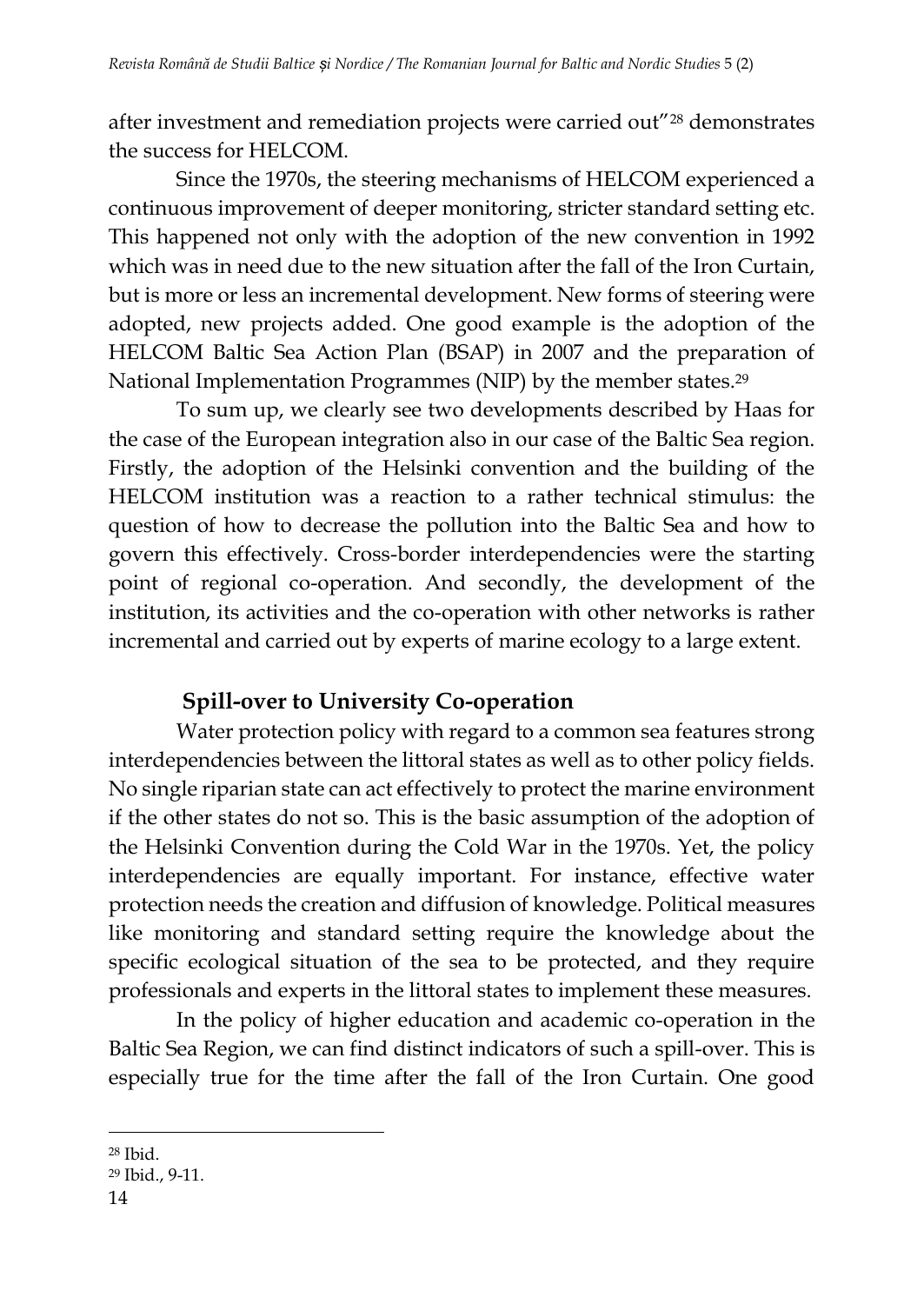example is the foundation of the *Baltic University Programme* (BUP) as an academic network in 1991. Next to the support of the democratization process in the new democracies of the region, the network focused on water protection and sustainable development from the very beginning.<sup>30</sup> Today, around 225 universities are involved in the programme – the number of participating higher education institutions is an indicator of BUP's success in itself.<sup>31</sup> Besides the coordination of research projects, the development of common curricula and textbooks and the introduction of the local faculty members into these courses is the main activity of the BUP.<sup>32</sup> As a result, we have some kind of regional integrated curricula in subjects like *Sustainable Water Management*, *Environmental Management* or *A Sustainable Baltic Region*. 33 If the Baltic Sea Region is regarded as "a pioneer in the introduction of new modes of governance"34, the BUP is an outstanding example of these governance forms and their impact in the region.<sup>35</sup>

As my empirical analysis of the regional integration of higher education institutions in the three Baltic States and the German Bundesland Mecklenburg-Western Pomerania has shown, the partaking universities of the BUP (as well as of the second large academic network in the region, the *Baltic Sea Region University Network BSRUN*) are systematically stronger embedded in the region in terms of teaching and research than other universities.<sup>36</sup> These networks can build a basis for a regional integrated higher education area. Such an area is assumed by academic region builders as well as the regional political organizations in the Baltic Sea Region as a

<sup>30</sup> Werz et al., 131.

<sup>&</sup>lt;sup>31</sup> Due to the focus on marine environment protection, universities from states of the Baltic Sea water catchment area which are no direct littoral states (like Belarus and the Ukraine) take part as well.

<sup>32</sup> BUP, *Catalogue 2008/2009*: *Organisation and personnel*, (Uppsala: University, 2009), 8.

<sup>33</sup> BUP, *Courses and Education*.<http://www.balticuniv.uu.se/index.php/current-courses-2> accessed November, 16, 2013.

<sup>34</sup> Marko Joas, Detlef Jahn, Kristine Kern "Governance in the Baltic Sea Region: Balancing States, Cities and People", in *Governing a Common Sea. Environmental Policies in the Baltic Sea Region*, eds. Marko Joas, Detlef Jahn, Kristine Kern (London: Earthscan, 2008), 6.

<sup>35</sup> Cf. Stefan Ewert "Governance – an Analytical Concept to Study the Baltic Sea Region?" in: *Beyond the Sea. Reviewing the manifold dimensions of water as barrier and bridge* eds. Heta Hurskainen, Marta Grzechnik (Köln: Böhlau, forthcoming).

<sup>36</sup> Stefan Ewert, "Higher Education Cooperation and Networks in the Baltic Sea Region: A Basis for Regionalization and Region Building?" *Journal of Baltic Studies*, No. 43/1 (2012b), 95- 116.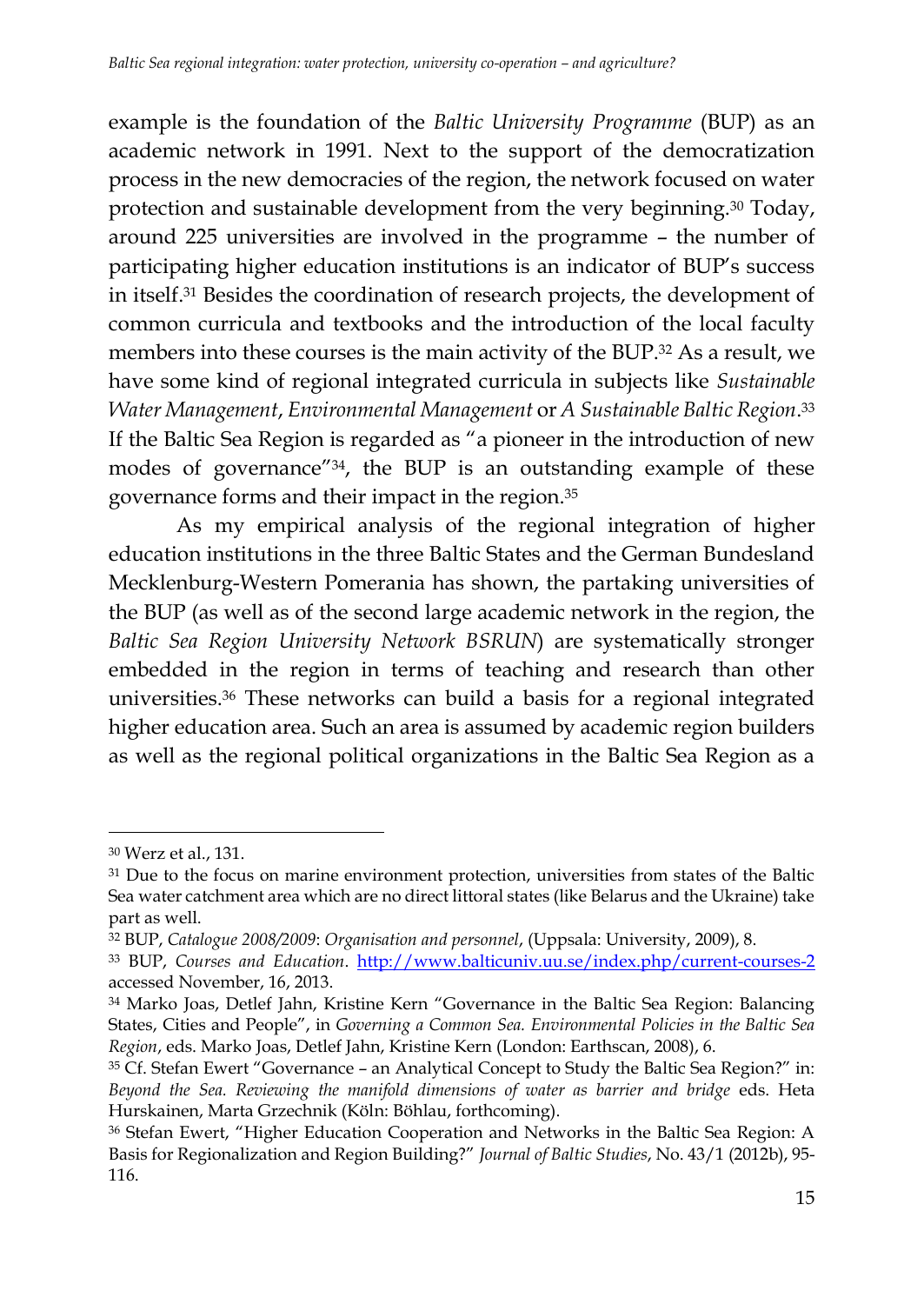forerunner of regionalization and the emergence of a regional identity.<sup>37</sup> Hitherto, there is no empirical evidence of a nascent Baltic Sea regional identity, emerging from higher education co-operations. Yet, one might argue that the networks create a common ground for regional awareness and changing attitudes in the neo-functionalist sense.

For sure, the academic networks act as interest groups within the region. For instance, they apply for financial support for certain projects or – especially in the 1990's – forced the littoral states to establish a regional academic recognition scheme. Regional political organizations like the *Council of Baltic Sea States* (CBSS) or the *Nordic Council of Ministers* (NCM) took this latter demand on their agenda and built corresponding working groups.<sup>38</sup> In terms of financing, especially the *NORDPLUS Neighbour* and *NORDPLUS Higher Education* programmes of the NCM became important sources for Nordic-Baltic academic projects.<sup>39</sup> Like in the case of the ERASMUS programme on European level,<sup>40</sup> we have a joint decision-making process on supranational level on the financing of higher education activities.

Finally, the idea or even necessity of spill-overs is expressed in the *Strategy for die Baltic Sea Region*, adopted in 2009 by the European Union. In the strategy, one priority is given to water protection initiatives and maritime safety as a precondition for regional development. The strategy includes two university co-operation projects in order to enhance the attractiveness of the region.<sup>41</sup> Beyond that, an analysis of the consultation process which took part in advance of the strategies adoption emphasizes the stakeholders view that education and research networks "touch upon all priority areas, be it educational programs to foster environmental awareness,

<sup>37</sup> For an overview cf. Ewert 2012a, 29-72.

<sup>38</sup> E.g. HØGUT, *Report on the Potential for Creating a Nordic-Baltic Space for Higher Education and Training* (Copenhagen: NORDEN, 1999); CBSS "Communiqué of the 6th Ministerial Session of the CBSS, Riga, 2-3 July 1997, [http://www.cbss.org/documents/cbsspresidencies/5latvian/dbaFile515.html,](http://www.cbss.org/documents/cbsspresidencies/5latvian/dbaFile515.html) accessed August 20,2008.

<sup>39</sup> Cf. NORDPLUS, *NORDPLUS Framework Programme 2008-2011, Handbook 2009*  (Copenhagen: NCM).

<sup>40</sup> Eric Beerkens, "The Emergence and Institutionalization of the European Higher Education and Research Area" *European Journal of Education* 43/4 (2008): 407-25.

<sup>41</sup> EU-Commission, *Commissions Staff Working Document Accompanying the Communication from the Commission to the European Parliament, the Council, the European Economic and Social Committee and the Committee of the Regions concerning the European Union Strategy for the Baltic Sea Region, ACTION PLAN*, [COM(2009) 248 final].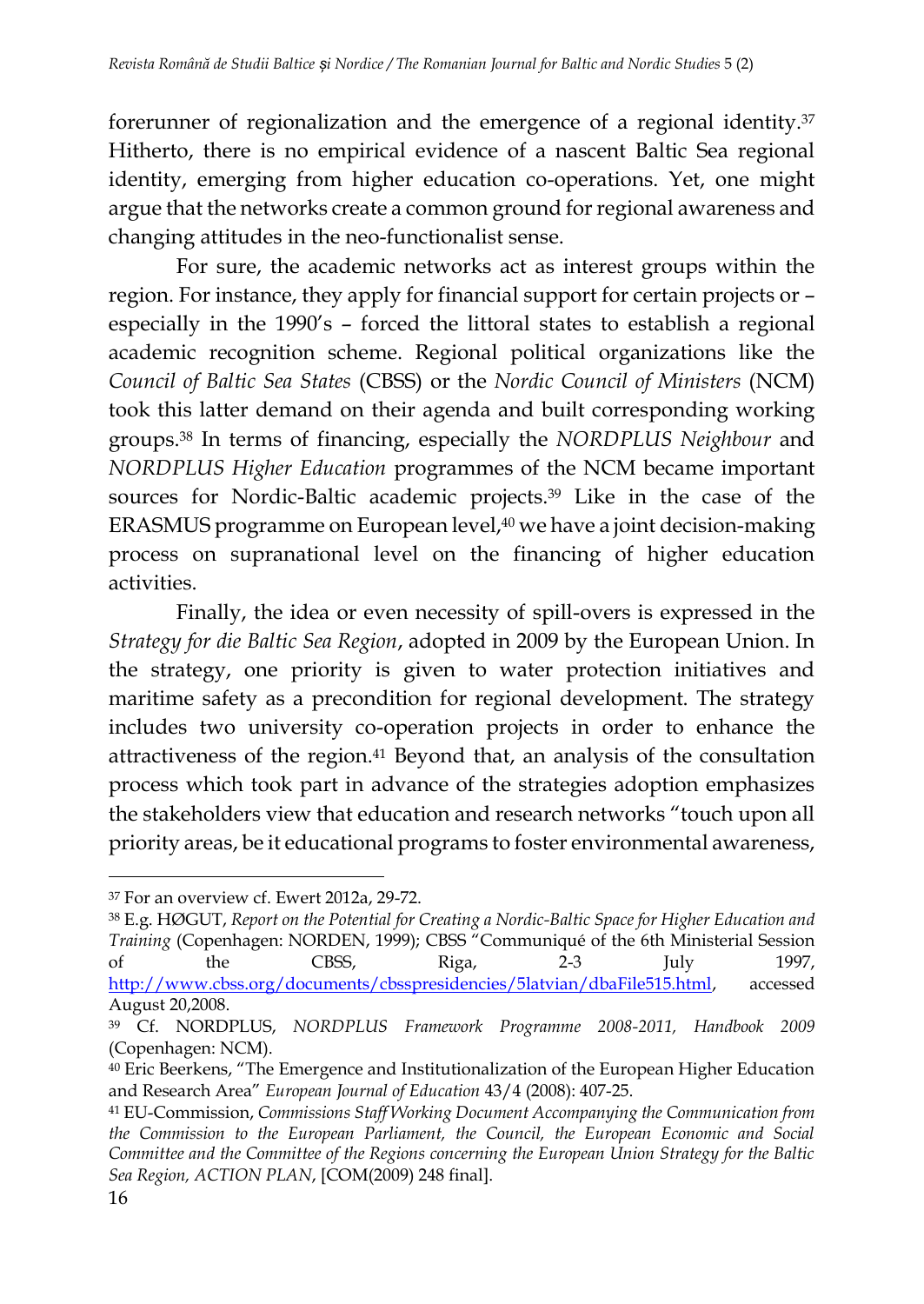research in maritime safety and security, or measures designed to promote region branding".<sup>42</sup>

To sum up: If we take water protection policy as a nucleus of Baltic Sea regional integration, one can clearly see some spill-over effects to the field of higher education policy. They are based on the technical need for knowledge about the specific ecological situation of the Sea and its dissemination as well as some "cultivated" exchange with the universities as places of a regional discourse.<sup>43</sup> University networks act as academic interest groups on regional level, and they might deliver a common ground for changing attitudes and an emerging regional awareness.

## **And Agriculture?**

Even if the efforts to enhance the ecological situation of the Baltic Sea are successful in terms of the shutdown of the *hot-spots* of nutrient and hazardous substances input,<sup>44</sup> the marine environment is still distinctly fragile. This is largely due to the high pollutant input via the so called "diffuse sources" into the Baltic Sea. The main source of this kind of input is farming. "A rough estimate is that agriculture accounts for almost half of the total loads of nitrogen and phosphorus to the Baltic Sea".<sup>45</sup>

Agriculture and agricultural policy around the Baltic Sea follow the *paradigm of productivism* to a large extent. This paradigm emphasizes the goals of food provision and the compensation of structural income differences between agriculture and other sectors. The competing *paradigm of multifunctionality and sustainability*, on the other hand, stresses the provision of public goods by agriculture and fosters the positive environmental effects like the ensuring of biodiversity by farming.<sup>46</sup> Since the accession of Poland and the Baltic States to the EU in 2004, almost all farming activities in the water catchment area of the Baltic Sea are governed

<sup>42</sup> Carsten Schymik, Peer Krumrey, *EU Strategy for the Baltic Sea Region. Core Europe in the Northern Periphery?* (Berlin: SWP Working Paper, 2009), 15.

<sup>43</sup> Cf. Kazimierz Musiał, "Education, research and the Baltic Sea Region Building", in *Approaching Knowledge Society in the Baltic Sea Region,* ed. Kazimierz Musiał (Gdansk/Berlin: BaltSeaNet, 2007), 42.

<sup>44</sup> HELCOM 2012, 26, 30.

<sup>45</sup> Ibid., 27.

<sup>46</sup> Bruce Muirhead, Reidar Almås "The Evolution of Western Agricultural Policy Since 1945" in *Rethinking Agricultural Policy Regimes: Food Security, Climate Change and the Future Resilience of Global Agriculture* eds. Reidar Almås, Hugh Campbell (Bingley et al.: Emerald, 2012), 23-49; OECD, *Multifunctionality. Towards an Analytical Framework* (Paris: OECD, 2001).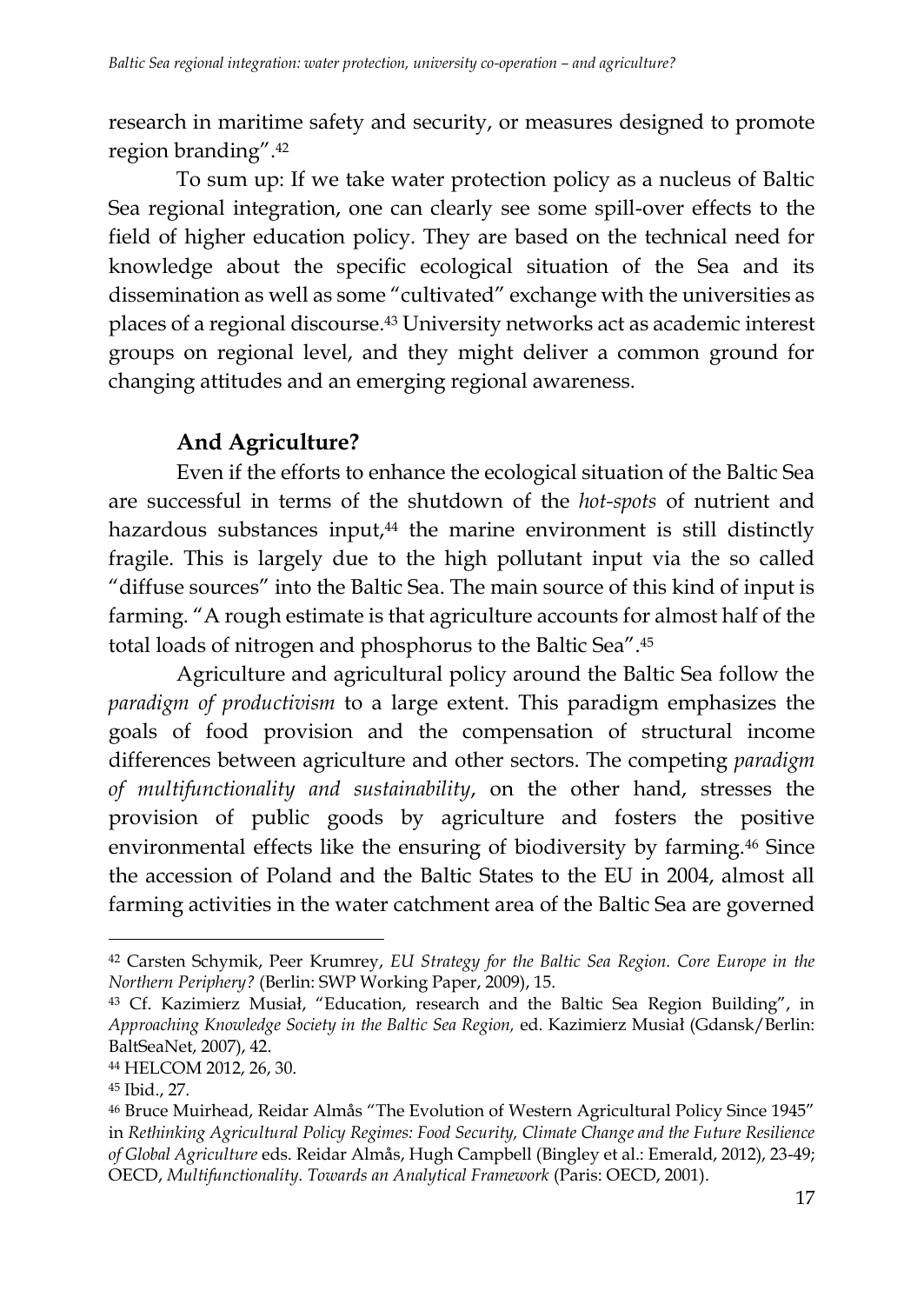by the Common Agricultural Policy (CAP) of the EU. Yet, even if we have a kind of incremental "paradigm shift" in the CAP from productivism to multifunctionality and sustainability on functional and semantic level,<sup>47</sup> productivism is still the dominating paradigm in EU and in the Baltic Sea littoral states.

For example, the extension of industrial animal husbandry in Poland, the Baltic States, but also Mecklenburg-Western Pomerania in Germany during the last years clearly follows the logic of productivism. For the efforts to enhance the ecological status of the Baltic Sea, this development is strongly counterproductive. Especially the slurry, produced in the stables, but brought onto the fields as liquid manure is a main source of eutrophication in the rivers and the Baltic Sea, leading to an algal growth and – in the end – to an expansion of dead zones in the sea.<sup>48</sup>

Although agricultural policy in the Baltic Sea Region is structured by the CAP to a large extent, there is a certain *maneuvering room* for the littoral states to steer agriculture in order to protect the marine environment. E.g., the water and building legislation on national or even subnational level open possibilities for water protection via agriculture. The permission of animal husbandry is one example, the definition of water protection belts with a ban of fertilizer use around streams and rivers another one. Yet, empirically observable is a converse development: For instance, Mecklenburg-Western Pomerania reduced the minimum definition of these belts from seven to three meters in 2007 in order to enhance agricultural production possibilities.<sup>49</sup>

My interim conclusion for the field of agriculture: There is obviously a functional incentive for spill-over from water-protection policy to the adjacent agricultural policy in the Baltic Sea Region in order to protect the marine environment. There is the technical knowledge about the reduction of nutrient input via agriculture,<sup>50</sup> and there is an agricultural policy

<sup>47</sup> Martin Petrick "The co-evolution semantics and policy paradigms: 50 years of Europe's common agricultural policy", *Intereconomics*, 43/4 (2008), 246-252. <sup>48</sup> HELCOM, *HELCOM Baltic Sea Action Plan*, adopted by the HELCOM Ministerial meeting, (Krakow, 2007).

<sup>49</sup> LMS Landwirtschaftsberatung Mecklenburg-Vorpommern *Neuregelung der im Wassergesetz des Landes Mecklenburg-Vorpommern (Landeswassergesetz) enthaltenden landesspezifischen Abstandsregelungen zu Gewässern beim Düngen*, [http://www.lms](http://www.lms-beratung.de/upload/59/1254386642_23074_10851.pdf)[beratung.de/upload/59/1254386642\\_23074\\_10851.pdf,](http://www.lms-beratung.de/upload/59/1254386642_23074_10851.pdf) accessed November 22, 2013. <sup>50</sup> HELCOM 2012, 16.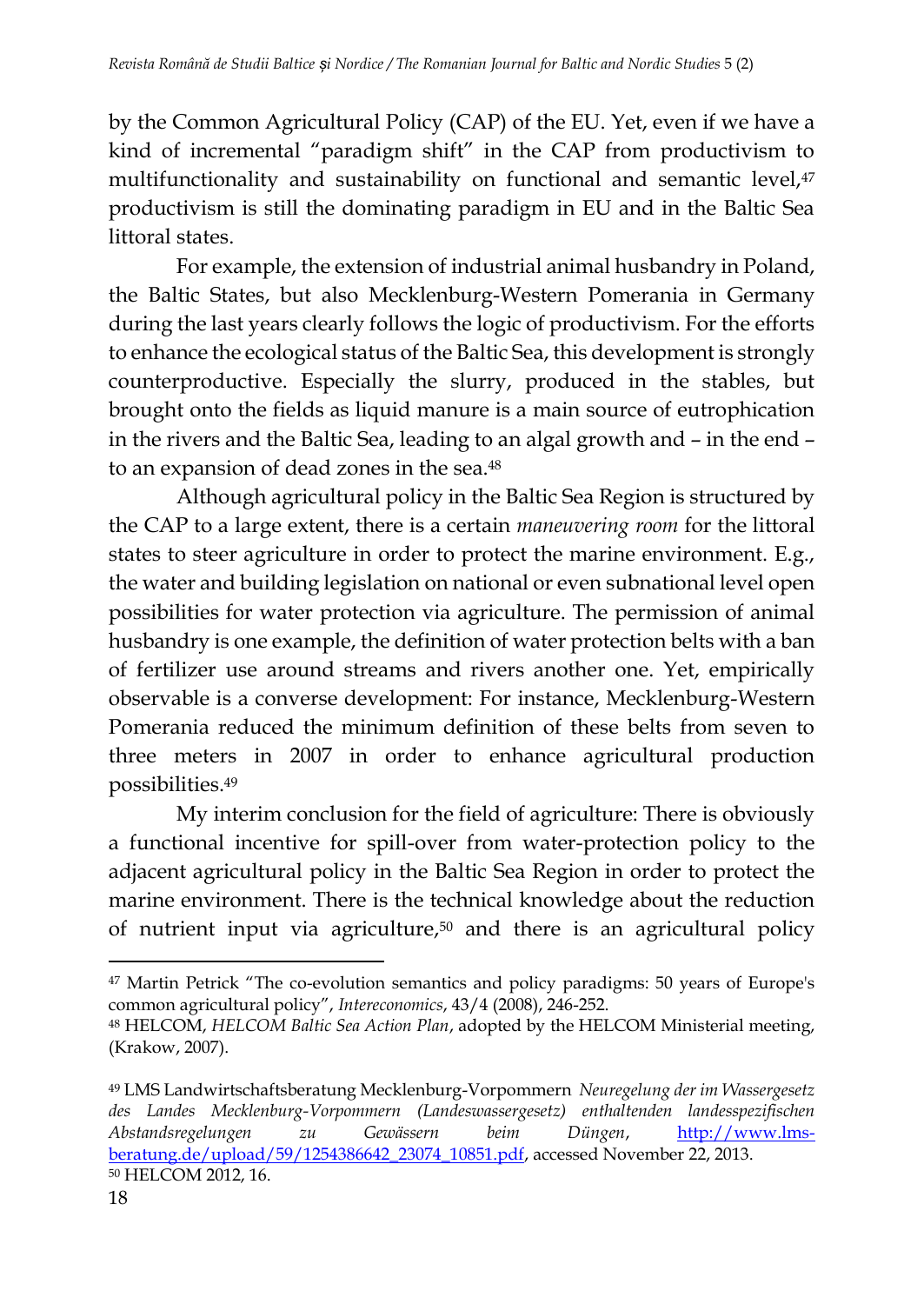paradigm which fits to these measures. The littoral states have the legislative possibilities for an integrated agricultural policy in the Baltic Sea Region within the CAP – but in fact, there is no spill-over and no regional integrated agricultural policy. And even if we have some HELCOM activities in the field of agriculture and interest groups like the Coalition Clean Baltic which put this field on their agenda, we have – unlike the wastewater treatment plants requirements mentioned above – no stricter standard setting etc.

My hypothesis is that this is largely due to the fact that the policy integration on the geographical level above – the European level – is distinctly high. Agriculture is probably the sector with the highest level of European integration and harmonization. Thereby, the CAP auf the EU is not adjusted to the regional conditions around the Baltic Sea.<sup>51</sup> The EU eastern enlargement in 2004 appeared as a kind of "overrun" of the incremental development of regional integration in the Baltic Sea Region in the sense of the neo-functionalists. Defenders of the paradigm of productivism – mainly the interest groups of the conventional agriculture – have the possibility to argue against proposals to adjust agricultural policy to the situation of the Baltic Sea. They just have to claim equality for all farmers within the CAP framework. For environmental protection groups, on the other hand, it is hard to get public awareness between the level of Europe and the national states and to start a regional dialogue on water protection and agriculture.

Contrary to the main argument of Dorette Corbeys *dialectical functionalism*, stagnation of integration appears here not in an adjacent policy area where member states are willing to safeguard national competencies,<sup>52</sup> yet in a field with a strong level of integration on the (geographical) level above. The interdependencies between the water protection policy and agricultural policy on the Baltic Sea regional level are obvious, but a "cultivated spill-over" does – contrary to the case of higher education cooperation – not take place.<sup>53</sup>

<sup>51</sup> Schymik, Krumrey 2009, 7.

<sup>52</sup> Dorette Corbey, "Dialectical Functionalism: Stagnation as a Booster of European Integration*" International Organization* 49/2 (1995): 263-269.

<sup>53</sup> It is remarkable that we have a kind of regional academic dialogue on agriculture and projects like a 'ecosystem health and sustainable agriculture' course within the BUP and strong links between agricultural universities in the Baltic Sea Region (Ewert 2012b, 108-109), but, up to now, no integrated agricultural policy in practice.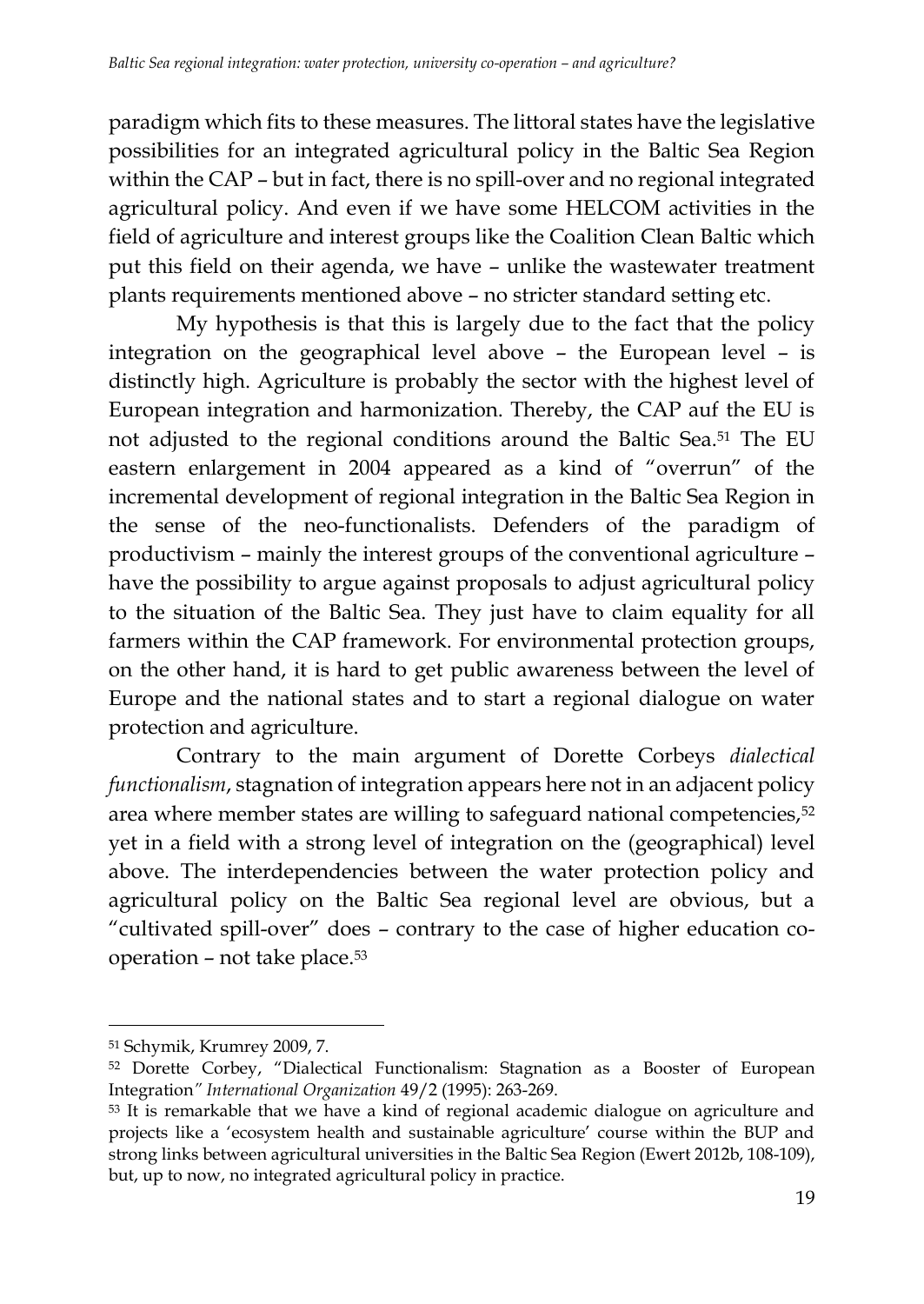To sum up again: We can observe a certain level of regional integration in the Baltic Sea Region and a certain level of common decisionmaking in the field of marine environment protection and – partly derived from that – in the field of higher education co-operation. Even if the level of common decision making is rather small, it has an influence on the main regional challenge – the enhancement of the Baltic Sea's ecological status. And it clearly is an indicator of regional integration. Contrary, within the field of agriculture, there is no decision making on Baltic Sea regional level. I argue that one reason for this observation is the level of policy integration of the CAP which inhibits regional integration on the geographical level below.

## **Conclusion and outlook**

To make it more general: The example of Baltic Sea regional integration shows from a neo-functional perspective that in a regional integration process on two geographical levels, technical spill-overs on the lower level can be hampered by a high level of integration in a certain policy field on the geographical level above, even if the decisions made collective on the upper level are dysfunctional on the lower one.

Mainly, this is due to the absent cultivated spill-over. Here, neofunctionalist arguments coincide with the constructivist region building approach and its interpretation of Baltic Sea regionalization.<sup>54</sup> Both approaches emphasize the role of elites in integration processes and the relevance of regional dialogues. And while the region building research in the Baltic Sea region could observe the discourse on the Baltic Sea Region on academic level,<sup>55</sup> opening the floor for the technical spill-over from water protection to education co-operation described above, there is no strong dialogue between agricultural policy elites on this level.

Yet, there might be some stronger integration process in the future due to current developments in the CAP. With the strengthening of the *second pillar* of the CAP (rural development), the CAP experiences a kind of

<sup>54</sup> Ernst Haas himself argued later that his neo-functionalism is a kind of 'pragmatic constructivism' (Haas, \*xxvi) and closed the gap between liberal and constructivist approaches on that way.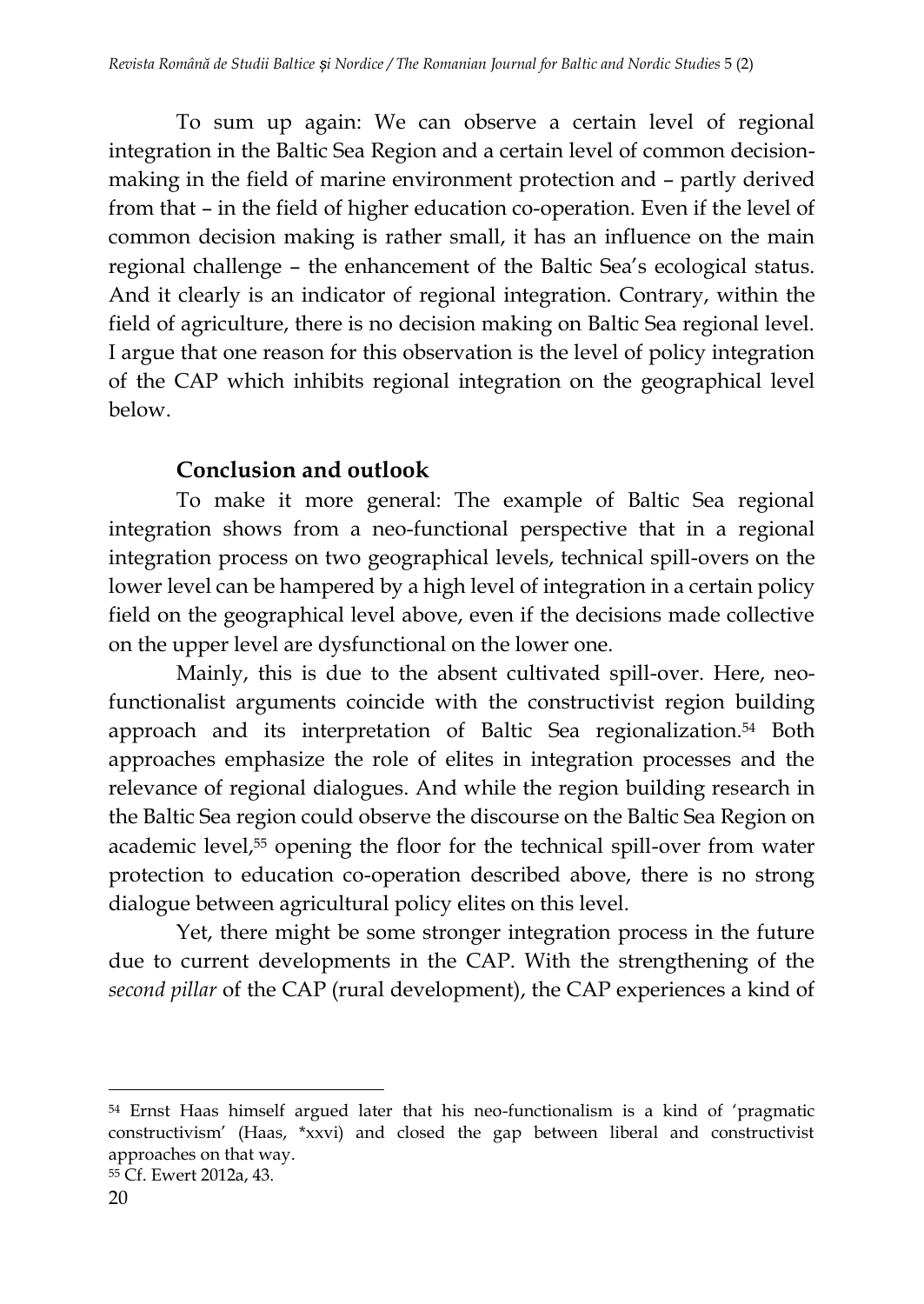"re-nationalization".<sup>56</sup> This de-integration on European level gives more power in the policy field to the nation states and – e.g. in the case of Germany – the subnational units. The ecological pressure may boost the littoral states of the Baltic Sea to use this new and extended competencies to adjust agricultural policy to the ecological requirements of the Sea.<sup>57</sup> Farmer's interest groups lose the argument of European equality, while environmental NGO's have a new stage of activity. Surely, this would be a totally unintended effect of the re-nationalization of the CAP. But it might be a hope for the Baltic Sea and the efforts to protect the marine environment in the region.

#### **References:**

l

#### **A. Books and Articles**

- Beerkens, Eric. 'The Emergence and Institutionalization of the European Higher Education and Research Area'. *European Journal of Education* 43/4 (2008), 407-425.
- BUP. *Catalogue 2008/2009*: *Organisation and personnel*. Uppsala: University, 2009.
- Corbey, Dorette. 'Dialectical Functionalism: Stagnation as a Booster of European Integration' *International Organization* 49/2 (1995),253–284.
- Dinan, Desmond 'Foreword' In Ernst B. Haas, *The Uniting of Europe: Political, Social and Economic Forces, 1950-1957*. Notre Dame: University Press, 2004 [1958], \*ix-\*xii.
- Ehlers, Peter. 'Das revidierte Helsinki-Übereinkommen' In *Meeresumweltschutz für Nord- und Ostsee.* Eds. Hans-Joachim Koch and Rainer Lagoni. Baden-Baden: Nomos, 2003, 103-128.
- EU-Commission. *Commissions Staff Working Document Accompanying the Communication from the Commission to the European Parliament, the Council, the European Economic and Social Committee and the Committee of the Regions concerning the European Union Strategy for the Baltic Sea Region, ACTION PLAN*. [COM(2009) 248 final].

<sup>&</sup>lt;sup>56</sup> E.g. Elmar Rieger "Bauernverbände. Agrarische Interessenpolitik, institutionelle Ordnung und politischer

Wettbewerb", in: *Interessenverbände in Deutschland,* eds. Thomas Winter, Ulrich Willems (Wiesbaden: VS, 2007), 310.

<sup>57</sup> For a stronger perception of states as crucial actors in neo-functionalism cf. Corbey 1995.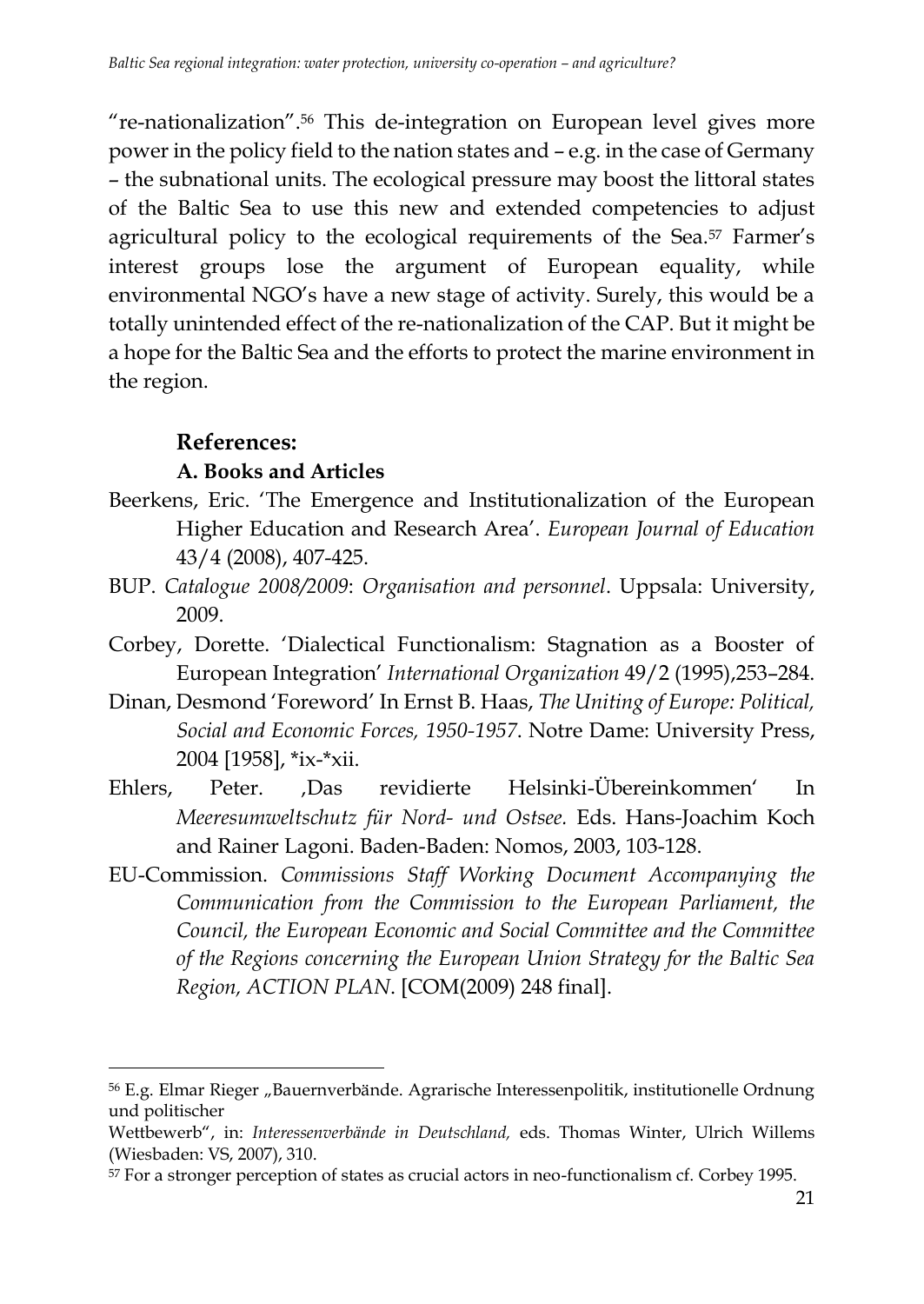- Ewert, Stefan. *Region Building im Ostseeraum. Zur Rolle der Hochschulen im Prozess der Regionalisierung im Nordosten der Europäischen Union.*  Wiesbaden: Springer VS, 2012a.
- Ewert, Stefan. 'Higher Education Cooperation and Networks in the Baltic Sea Region: A Basis for Regionalization and Region Building?' *Journal of Baltic Studies*, No. 43/1 (2012b), 95-116.
- Ewert, Stefan. 'Governance an Analytical Concept to Study the Baltic Sea Region?' In *Beyond the Sea. Reviewing the manifold dimensions of water as barrier and bridge.* Eds. Heta Hurskainen and Marta Grzechnik. Köln: Böhlau, (forthcoming).
- Gänzle, Stefan 'Introduction: Transnational Governance and Policy-Making in the Baltic Sea Region*'. Journal of Baltic Studies* No. 42/1 (2011), 1-7.
- Gänzle, Stefan and Kristine Kern 'Macro-regional Strategies: A New Mode of Differentiated Integration in the European Union', Paper prepared for presentation at the *CEPSA Annual Conference* (2011) Vienna.
- Gündling, Lothar. 'International Cooperation in Nature Conservation in the Baltic Sea Area' In *Naturschutzrecht im Ostseeraum.* Ed. Erk Volkmar Heyen. Baden-Baden: Nomos, 1998, 225-248.
- Haas, Ernst B. *The Uniting of Europe: Political, Social and Economic Forces, 1950- 1957.* Notre Dame: University Press, 2004 [1958].
- HELCOM. *HELCOM Baltic Sea Action Plan*. Adopted by the HELCOM Ministerial meeting, Krakow, Poland (2007).
- HELCOM. *HELCOM Activities 2011 Overview* (Baltic Sea Environment Proceedings No. 132), Helsinki, 2012.
- Heyen, Erk Volkmar. *Naturschutzrecht im Ostseeraum*. Baden-Baden: Nomos, 1998.
- HØGUT. *Report on the Potential for Creating a Nordic-Baltic Space for Higher Education and Training.* Copenhagen: NORDEN, 1999.
- Jahn, Detlef 'Die lokale Agenda 21 im Ostseeraum'. In: *Politische Systeme und Beziehungen im Ostseeraum*. Eds. Detlef Jahn and Nikolaus Werz. München: Olzog, 2002, 205-218.
- Kern Kristine 'Governance For Sustainable Development in the Baltic Sea Region' *Journal of Baltic Studies*, 42/1 (2011), 21-35.
- Kern, Kristine and Tina Löffelsend. 'Governance beyond the Nation State: Transnationalization and Europeanization of the Baltic Sea Region' In *Governing a Common Sea. Environmental Policies in the Baltic Sea*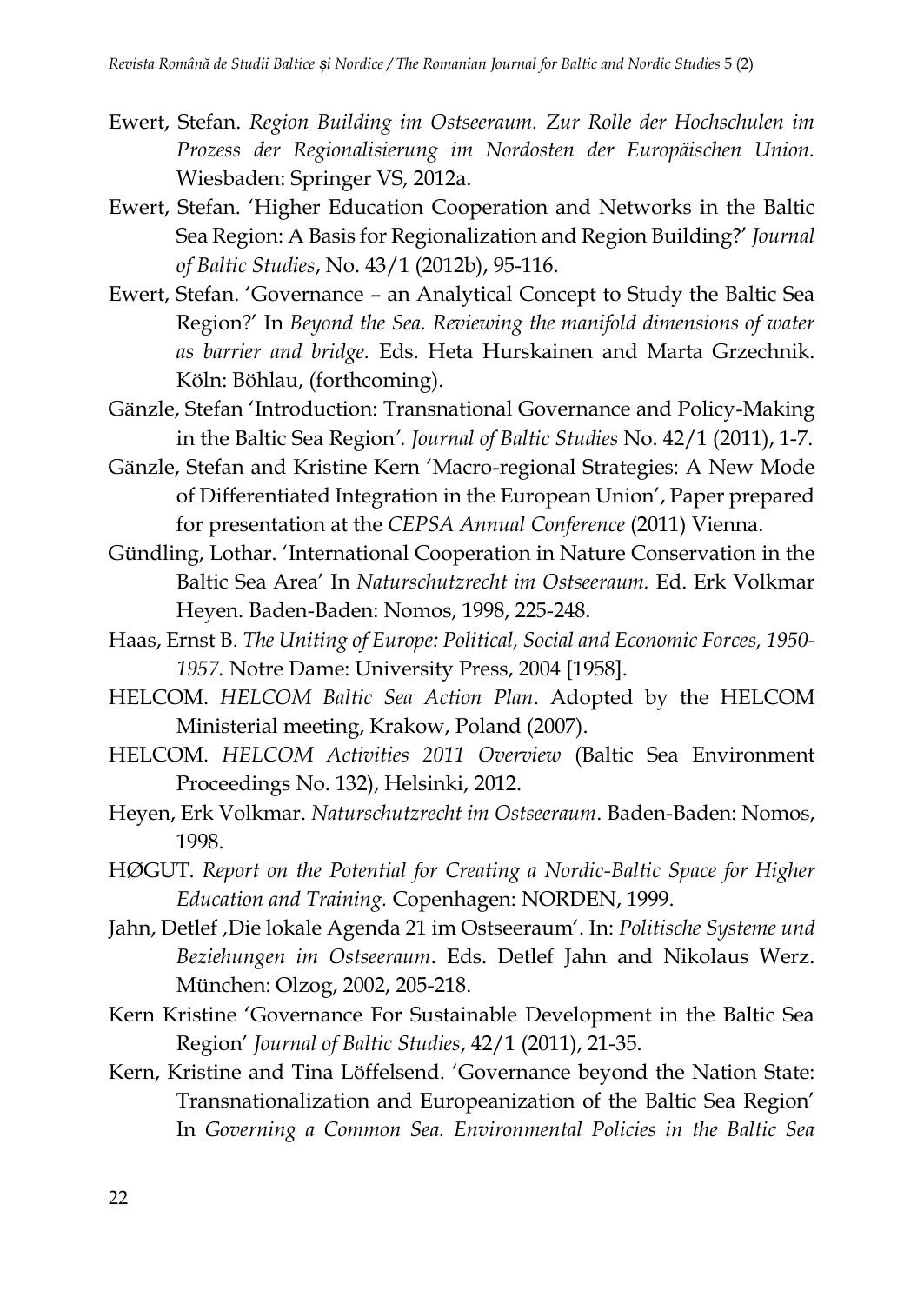*Region*. Eds. Marko Joas, Detlef Jahn, Kristine Kern. London: Earthscan, 2008, 115-141.

- Laursen, Finn, 'Theoretical Perspectives on Comparative Regional Integration' In: *Comparative Regional Integration*. Ed. Finn Laursen. Aldershot et al.: Ashgate, 2003, 3-28.
- Muirhead, Bruce and Reidar Almås. 'The Evolution of Western Agricultural Policy Since 1945'. In *Rethinking Agricultural Policy Regimes: Food Security, Climate Change and the Future Resilience of Global Agriculture.*  Eds. Reidar Almås and Hugh Campbell. Bingley et al.: Emerald, 2012, 23-49.
- Musiał, Kazimierz. 'Education, research and the Baltic Sea Region Building.' In *Approaching Knowledge Society in the Baltic Sea Region.* Ed. Kazimierz Musiał. Gdansk/Berlin: BaltSeaNet, 2007, 42-60.
- Neumann, Iver B. *Regions in International Relations Theory. The Case for a Region-Building Approach*. Oslo: Norsk Utenrikspolitisk Institut, 1992.
- NORDPLUS. *NORDPLUS Framework Programme 2008-2011, Handbook 2009.*  Copenhagen: NCM.
- North, Michael and Barnard Turner. 'The Baltic Sea and South China Sea Regions. Incomparable Models of Regional Integration?' *Asia Europe Journal* 8/3 (2010): 271-277.
- Nye, Joseph S. 'Comparing Common Markets: A Revised Neo-Functionalist Model'. In *Regional Integration: Theory and* Research. Eds. Leon N. Lindberg and Stuart A. Scheingold. Cambridge: Harvard University Press, 1971, 192-231.
- OECD (Organization for Economic Co-operation and Development). *Multifunctionality. Towards an Analytical Framework*. Paris: OECD, 2001.
- Petrick, Martin. 'The co-evolution semantics and policy paradigms: 50 years of Europe's common agricultural policy`. *Intereconomics*, 43/4 (2008), 246-252.
- Räsänen, Tuomas and Simo Laakkonen. 'Institutionalization of an International Environmental Policy Regime: The Helsinki Convention, Finland and the Cold War.' In *Governing a Common Sea. Environmental Policies in the Baltic Sea Region*. Eds. Marko Joas, Detlef Jahn and Kristine Kern. London: Earthscan, 2008, 43–59.
- Rieger, Elmar., Bauernverbände. Agrarische Interessenpolitik, institutionelle Ordnung und politischer Wettbewerb'. In: *Interessenverbände in*